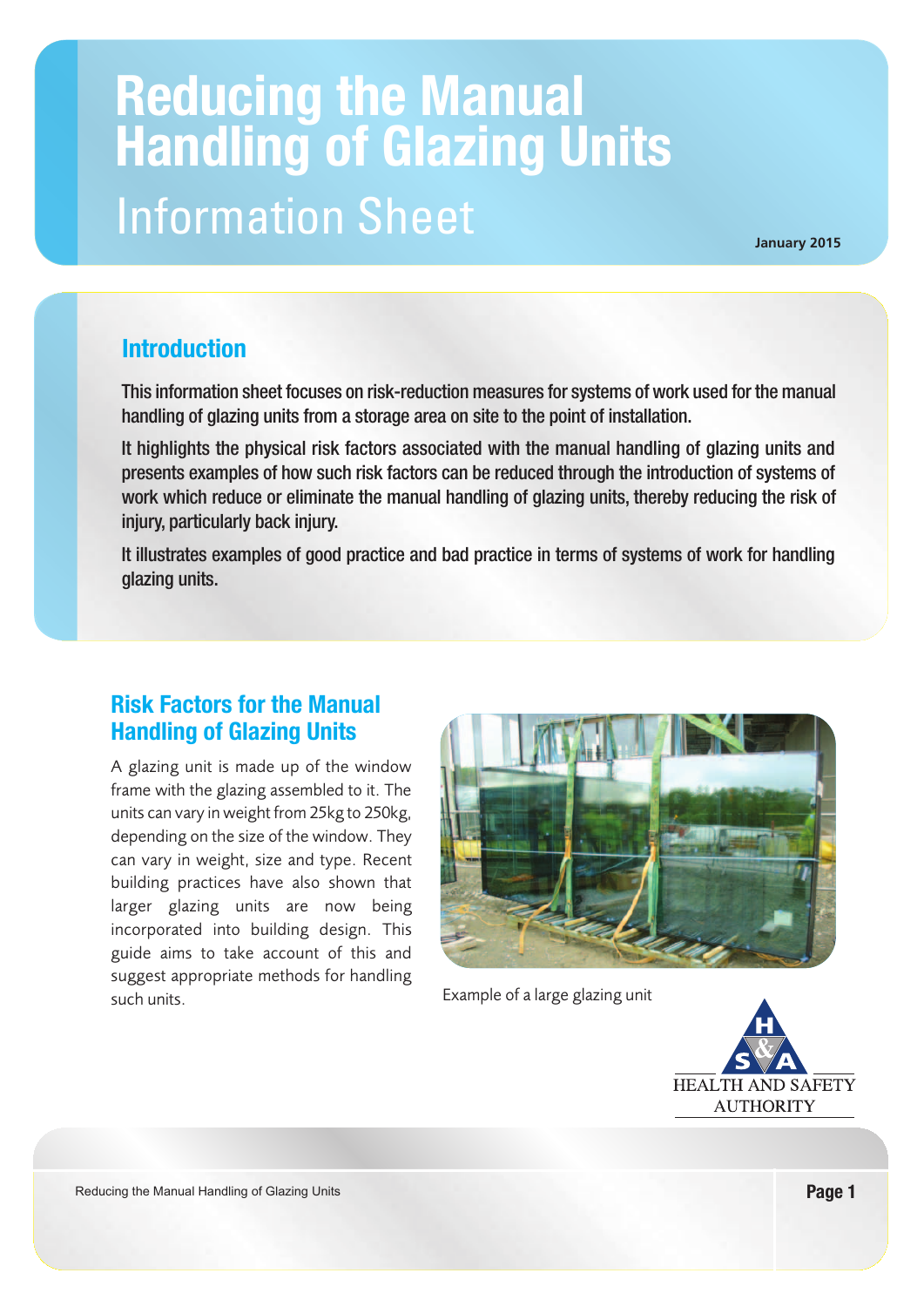In the example below, the glazers are manually lifting a glazing unit using suction grips



*This glazing unit weighs up to 100kg and it is an unsafe system of work to lift this glazing unit manually. Below is a summary of risk factors associated with handling such glazing units:*

#### Force

The glazing unit being installed weighs up to 100kg and it is too heavy to handle manually. The \*\*Health and Safety Executive (HSE) UK Mac Tool indicates that a two-person team handling loads greater than 50kg results in a high level of risk in that it may expose a significant proportion of the working population to a risk of injury.

#### Posture

The glazers will have to engage an awkward, constrained posture in order to get a grip of the load. It is likely that their arms will be angled away from the body and their trunk bent forward during the manual transfer of the glazing unit, which will require them to manoeuvre, lift and carry the unit into position for fitting in the opening in a building.

#### Physical Effort Required

The weight and size of the glazing unit means that the physical effort may present a risk, particularly of back injury, as it is too strenuous and likely to result in a sudden movement of the load during transfer and installation.

The Manual Handling of Loads Regulation was developed to regulate manual handling of loads involving the risk of back injury. The regulations have three key requirements:

- Manual handling operations should be avoided where possible.
- Manual handling that cannot be avoided must be assessed.
- Actions to eliminate or reduce the risks must be taken by the employer.

These regulations apply where there is a real risk and a foreseeable possibility of injury. The manual handling of large, heavy glazing units is an example of a work activity that is governed by the Manual Handling of Loads Regulation and where actions need to be taken to avoid or reduce the risk of injury.

#### Actions to Avoid or Reduce the Risk

In planning for the transport of glazing units to site and installation on site, there are a number of factors that need to be considered, including:

- Is there an assigned area where the glazing units can be stored and accessed safely on site?
- Who is responsible for offloading the glazing units on site?
- Who is responsible for controlling the work area where the glazing units will be installed?
- Who is responsible for setting up a work exclusion zone?
- The HSE Mac Tool was developed to allow assessment of the most common risk factors in lifting, carrying and team handling operations.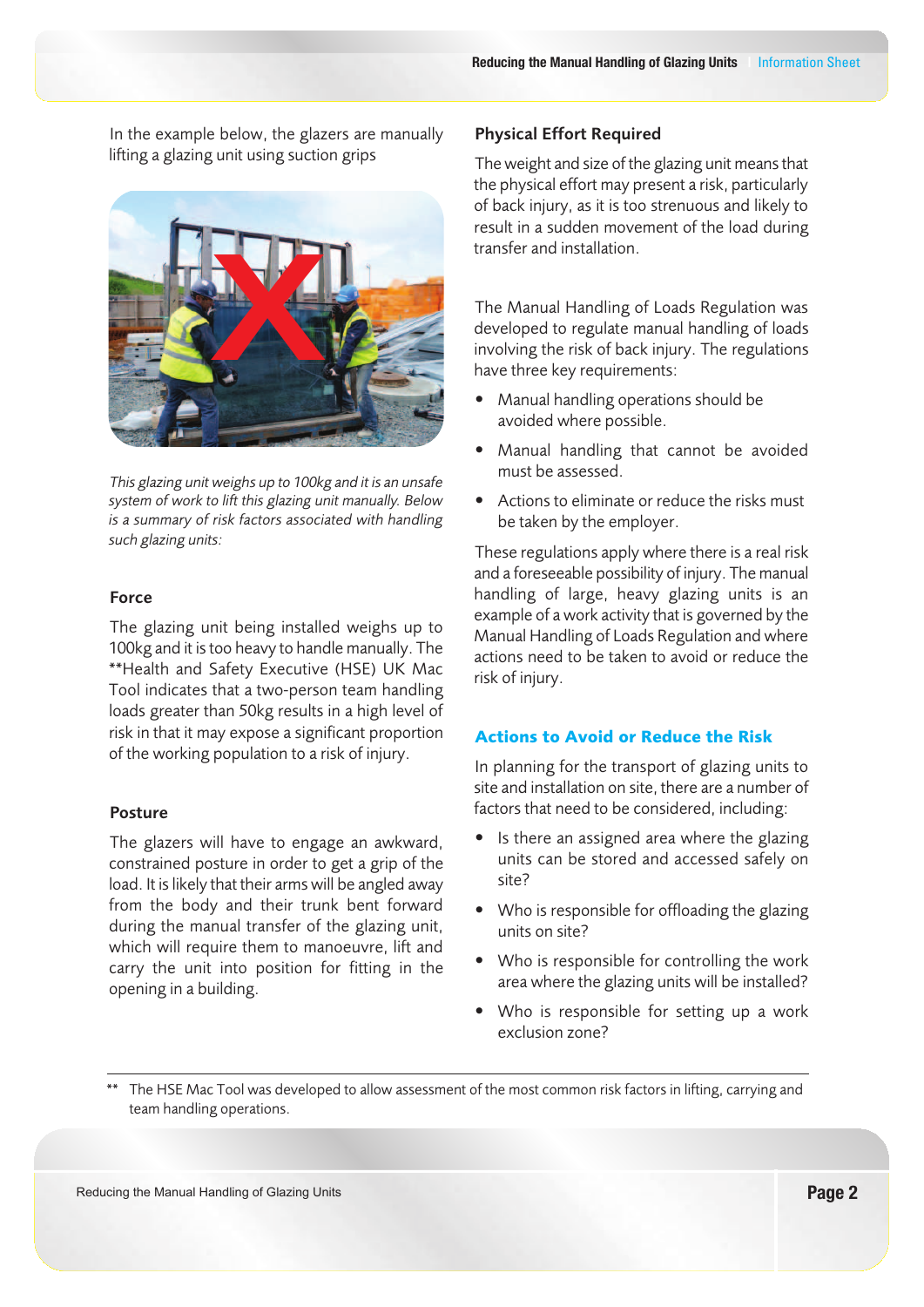- Has a system of work being identified to transfer the glazing units that includes mechanical lifting aids, training information for employees and safe access and egress at the glazing installation point (i.e. cherry picker or safe work platform)?
- Is there supervision of the glazing installation process by a competent person?

#### An example of good practice for handling large glazing units: The use of a glass suction appliance for lifting glazing units into position

#### Step 1

A visual inspection is performed on the glass suction appliance by a trained operative prior to use to ensure that it is safe to use and defect free. The glass suction lifter is brought into position in preparation for glass suction.



#### Step 2

The pressure plate and cap are fixed prior to full suction



#### Step 3

The glazing unit is manoeuvred into position ready for installation.



#### Step 4

The glazing unit is then lifted into a position where it can be installed into the opening of the building.



This system of work of using the glass suction appliance to handle the glazing units eliminates the high level of risk of injury to a significant proportion of the working population to a risk when handling glazing units manually on site.